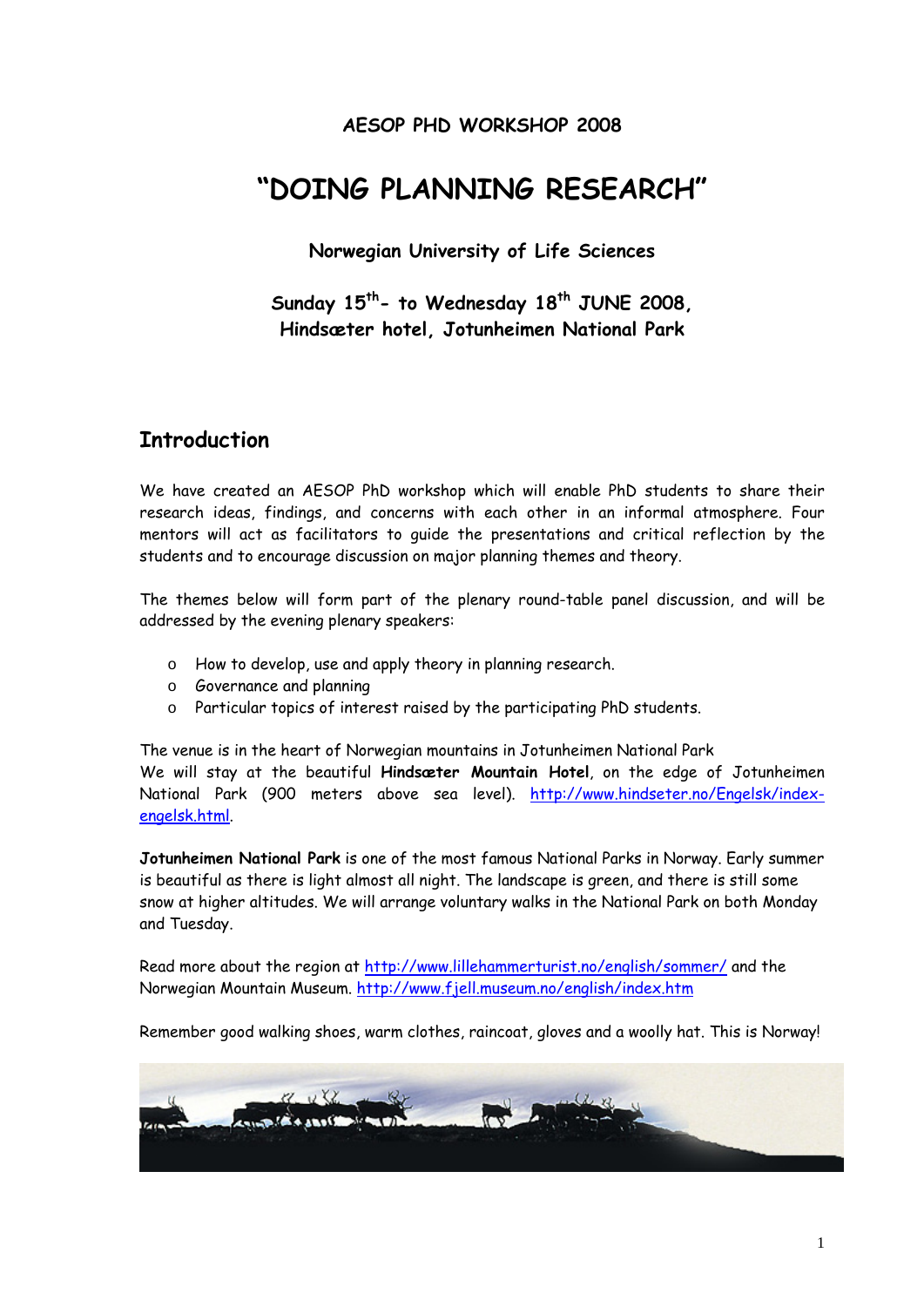## **Guidelines for Abstracts, papers and presentations**

#### **Abstracts**

PhD students wishing to take part will be required to submit an abstract in advance accompanied by a letter of introduction.

The abstract (maximum **500 words**) should include:

- The aims and objectives of the research
- Brief description of the research methodology

The letter of introduction should include:

- At what stage you are in the PhD process
- Whether you have previously participated in an AESOP PhD workshop
- What you hope to get out of participation in the PhD workshop

**Participants have to register to the Aesop Young Academic network (www.aesopyoungacademics.net)** 

**Abstracts and letter of introduction must be uploaded on the AESOP Young Academics Network Website (http://www.aesop-youngacademics.net/mediacenter.php) by February 1st 2008.** 



#### **Workshop presentations and papers**

The workshop will be a mixture of four small working groups and plenary sessions. Students will be assigned to a working group **by May 2008**. A mentor will guide each group. In these small working groups, each participant will have a one hour session to present their research (max **20 minute presentation**) followed by an informal discussion and feedback.

The participant's presentations as well as their full paper may focus on one or more of the following:

- Main theme of PhD
- Relevance to planning literature
- Research methodology
- Major obstacles in developing research
- Preliminary results

Participants should also state what they would like the discussion to focus on.

Full papers must not exceed **5000 words** (excluding references).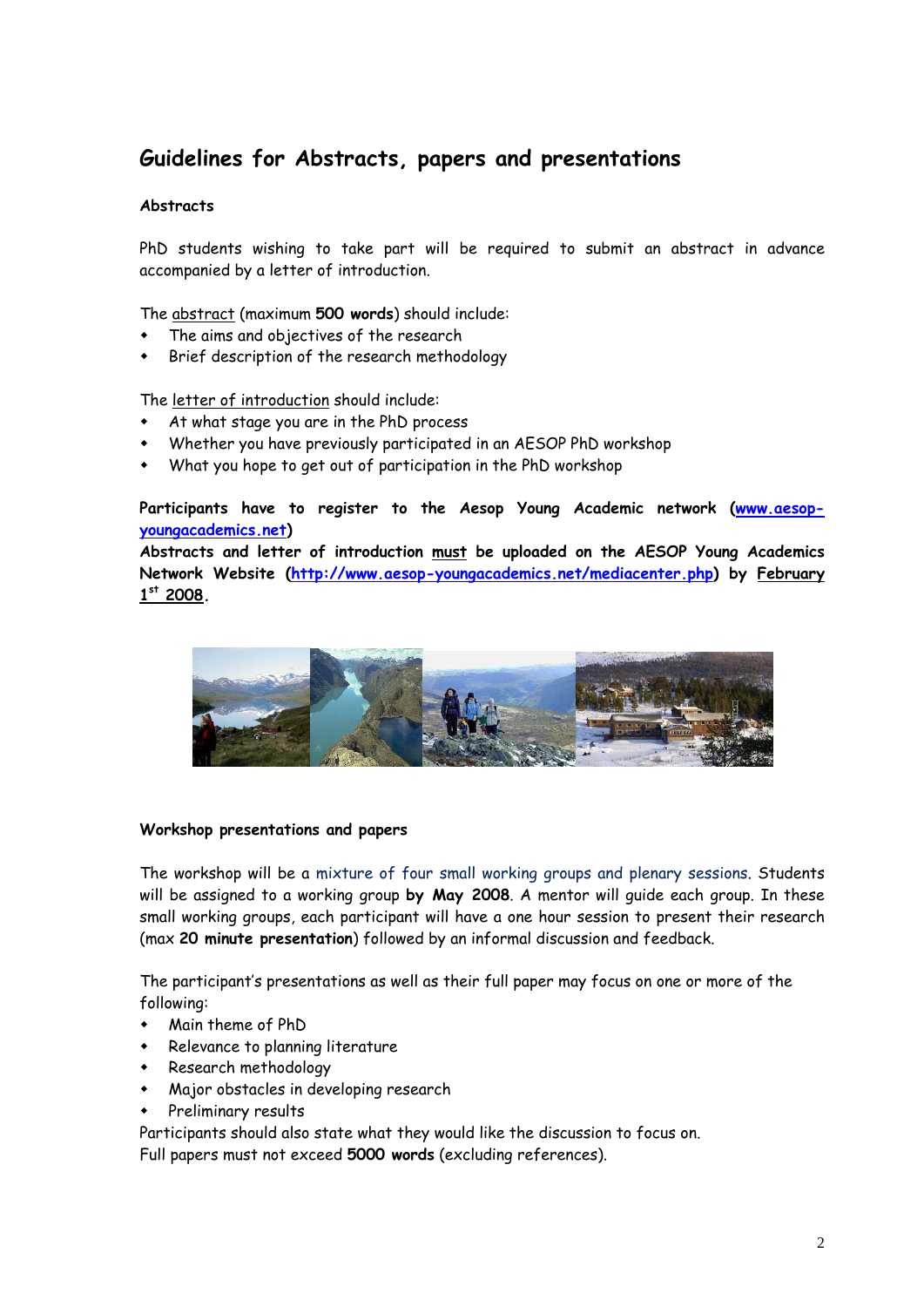#### **Full papers must be uploaded on the Young Academics Network Website by 1st May 2008.**

The workshop requires active participation during the day. In addition, participants will be asked to:

- Read the full papers of participants in their working group in advance of the workshop and to identify points for discussion and clarification
- Act as a referee for one other student in their group and provide detailed feedback
- Give individual feedback on the success of the workshop, a summary of which will be presented to the AESOP General Assembly, ExCo, Corep and AESOP Young academics coordination team.

For further enquiries, contact **aesopphd2008@umb.no.** 



### **Role of the Mentors and the organising committee**

#### **Mentors will be asked to:**

- o read papers in advance of the workshop and to provide a statement to be circulated before the workshop on how they will run the workshop and the key debating issues raised by the papers in their working group.
- o identify student concerns to be addressed in the final plenary round table.

#### **The Organising Committee will:**

Select the participants (maximum number of participants around 30) based on the following criteria:

- o quality of abstract
- o country of origin, with the aim to widen country participation

Communicate selection of participants by the **end of February 2008.** Participants will be allocated to working groups based on thematic or methodological similarities after the receipt of their full papers **in May 2008**.

Prepare the abstracts to be published on the AESOP Young Academics Network website.

Prepare an electronic Workshop Handbook on the YA website which will be finalised **some weeks before** the workshop. This will include:

- o detailed programme of the workshop;
- o names and contact details of the participants;
- o name and contact details of the mentors;
- o statements of the mentors;
- o participants' abstracts;
- o name and contact details of assistants and organisers;
- o location of the youth hostel and workshop venue;
- o evaluation form.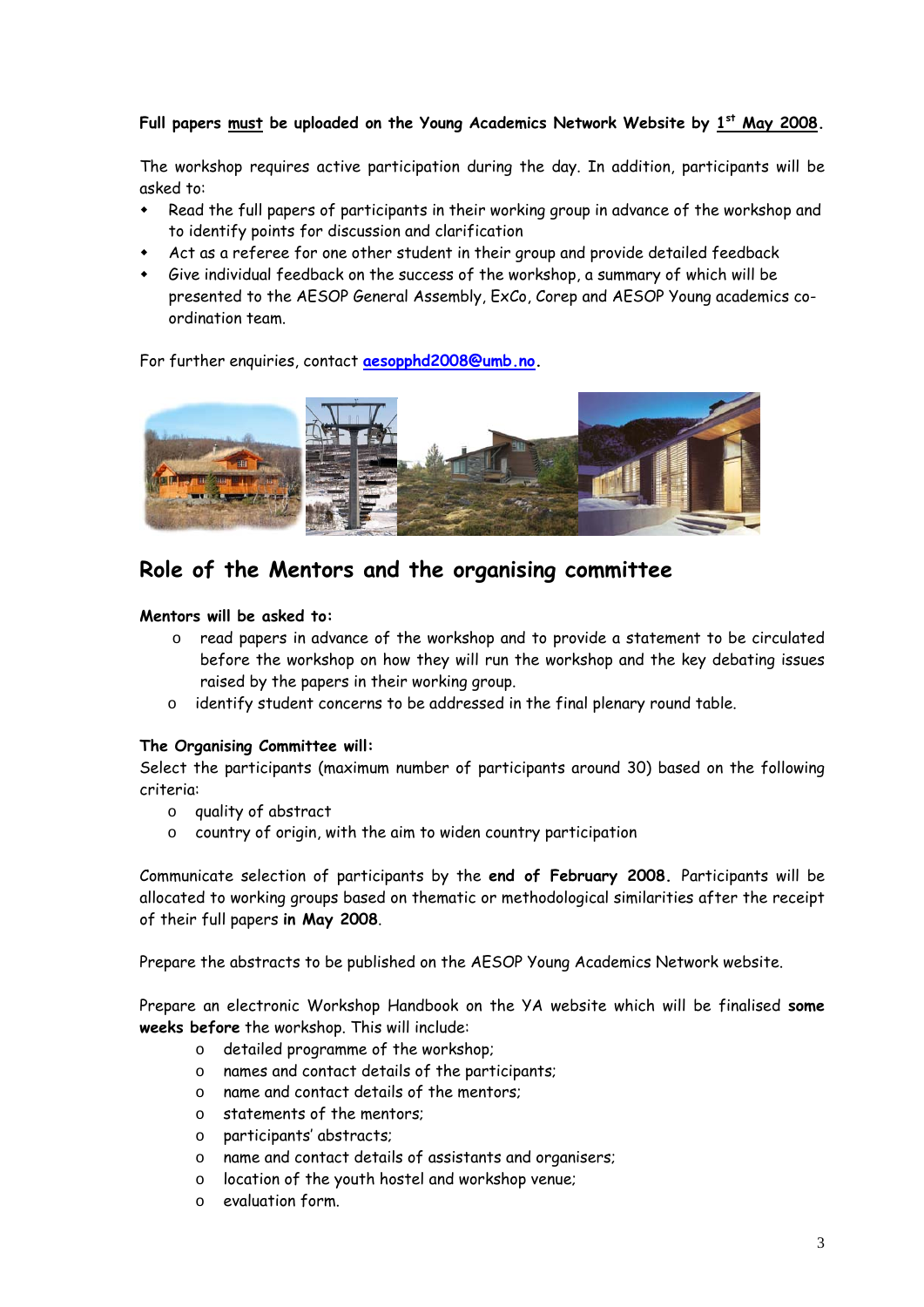## **Registration and cost of the workshop**

There will be a cost associated with the workshop, meals and accommodation. As planning and preparation are in the early stages, efforts are currently being made to keep these costs to a minimum, including the negotiation of subsidies. The fee is expected to be around **290 Euro**.

Final date for registration is March  $10^{th}$ . The University will send an invoice to each participant towards the end of February. This needs to be paid by April  $1<sup>st</sup>$ .

When you register please inform us if you require vegetarian food.

## Draft study tour Sunday 15<sup>th</sup> June Gudbrandsdalen Valley



There will be a study tour on Sunday  $15<sup>th</sup>$  June passing one of the most beautiful valleys in Norway surrounded by mountains, National Parks and high altitude farming. A bus will leave from Lillehammer train station Sunday 15<sup>th</sup> June 13.00 (tentative). The study tour will end at our hotel, Hindsæter Mountain Hotel.

Lillehammer is located in the beautiful valley Gudbrandsdalen and is the districts major city. The city of Lillehammer hosted the Winter Olympic Games in 1994.

Read more about Lillehammer and Gudbrandsdalen at: http://www.lillehammerturist.no/english/winter/index.htm and www.gudbrandsdalen.no

Gubdrandsdalen has traditionally been an important tourist destination, but is now rapidly developing to be one of the most important tourist destinations in Norway. There are fastgrowing ski resorts. Local authorities and local business in the area are increasingly cooperating in order to boost development. This increases environmental as well as sociocultural challenges. We will visit a regional authority and a ski resort.

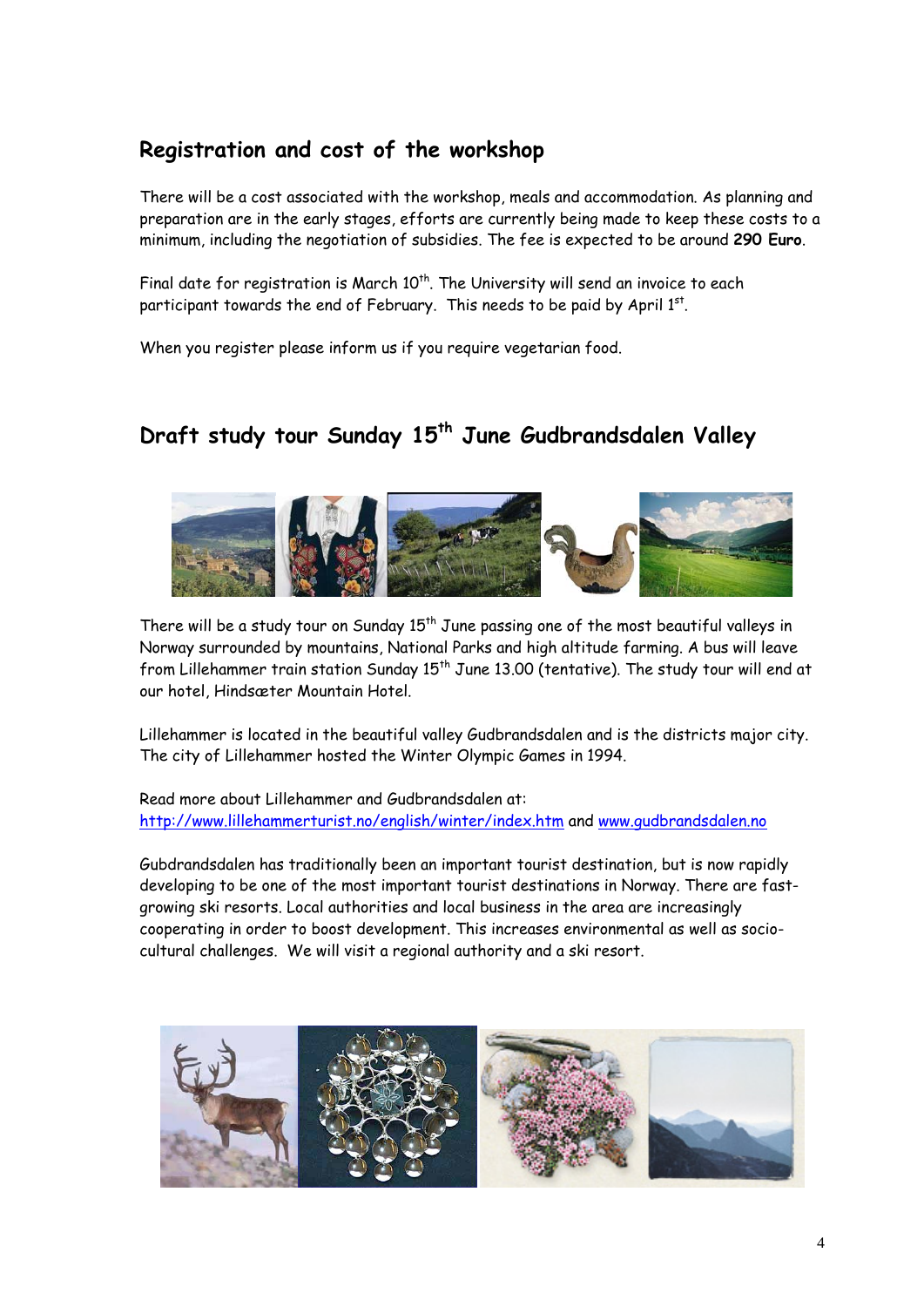# **Workshop Draft Programme**

| Sunday 15 June                     |                                                                                 |  |
|------------------------------------|---------------------------------------------------------------------------------|--|
| 13.00                              | Study Tour- draft                                                               |  |
|                                    |                                                                                 |  |
|                                    | Visiting the regional council of Oppland. Pick up at railway station 13.00      |  |
|                                    | Buss leaving from Lillehammer railway station 14.30                             |  |
|                                    |                                                                                 |  |
| $20.00 - 21.30$                    | Evening meal at Hindsæter Hotel                                                 |  |
|                                    |                                                                                 |  |
| Monday 16 June                     |                                                                                 |  |
| $09.00 - 10.00$                    | Plenary                                                                         |  |
|                                    | Welcome by organisers: Professor Inger-Lise Saglie                              |  |
|                                    | Welcome by young academic: Giancarlo Cotella<br>$\sim$                          |  |
|                                    | Welcome by AESOP: President Peter Ache                                          |  |
|                                    |                                                                                 |  |
|                                    | "Planning in times of globalization: change of stakeholders, change in methods, |  |
|                                    | change in concepts"                                                             |  |
|                                    | Plenary talk by Anna Geppert, IATEUR (France), SG of AESOP                      |  |
| $10.00 - 10.30$                    | Coffee                                                                          |  |
| $10.30 - 12.30$                    | Four parallel working groups: meeting 1 (two presentations)                     |  |
| $12.30 - 13.30$                    | Lunch                                                                           |  |
| $13.30 - 15.30$                    | Walking tour in the National Park                                               |  |
| $15.30 - 16.00$                    | Coffee                                                                          |  |
| $16.00 - 17.00$                    | "EU territorial governance and implication for research in planning."           |  |
|                                    | Plenary talk by Professor Umberto Janin Rivolin, Politecnico di Torino          |  |
|                                    |                                                                                 |  |
| 17.00 - 19.00                      | Four parallel working groups: meeting 2 (two presentations)                     |  |
| 19.00 - 20.00                      | Evening meal and "YA Drinks"                                                    |  |
|                                    |                                                                                 |  |
| Tuesday 17 June<br>$09.00 - 10.00$ |                                                                                 |  |
|                                    | "Approaches to participation in urban planning theories"                        |  |
|                                    | Plenary talk by Research director Raine Mäntysalo, Helsinki University of       |  |
|                                    | Technology                                                                      |  |
|                                    |                                                                                 |  |
| $10.00 - 10.30$                    | Coffee                                                                          |  |
| $10.30 - 12.30$                    | Four parallel working groups: meeting 3 (two presentations)                     |  |
| $12.30 - 13.30$                    | Lunch                                                                           |  |
| $13.30 - 15.30$                    | Walking tour in the National Park                                               |  |
| $15.30 - 16.00$                    | Coffee                                                                          |  |
| $16.00 - 17.00$                    | "Current research concepts and topics on European spatial planning"             |  |
|                                    | Plenary talk by Professor Maroš FINKA, Slovak Technical University              |  |
|                                    |                                                                                 |  |
| $17.00 - 19.00$                    | Four parallel working groups: meeting 4 (two presentations)                     |  |
| 19.00 - 20.00                      | Evening meal                                                                    |  |
|                                    |                                                                                 |  |
| Wednesday 18 June                  |                                                                                 |  |
| $09.00 - 10.30$                    | Plenary round table on research design and management issues                    |  |
| $10.30 - 11.00$                    | Coffee                                                                          |  |
| $11.00 - 12.00$                    | Plenary: Evaluation of the workshop and concluding comments by organisers       |  |
|                                    | Lunch                                                                           |  |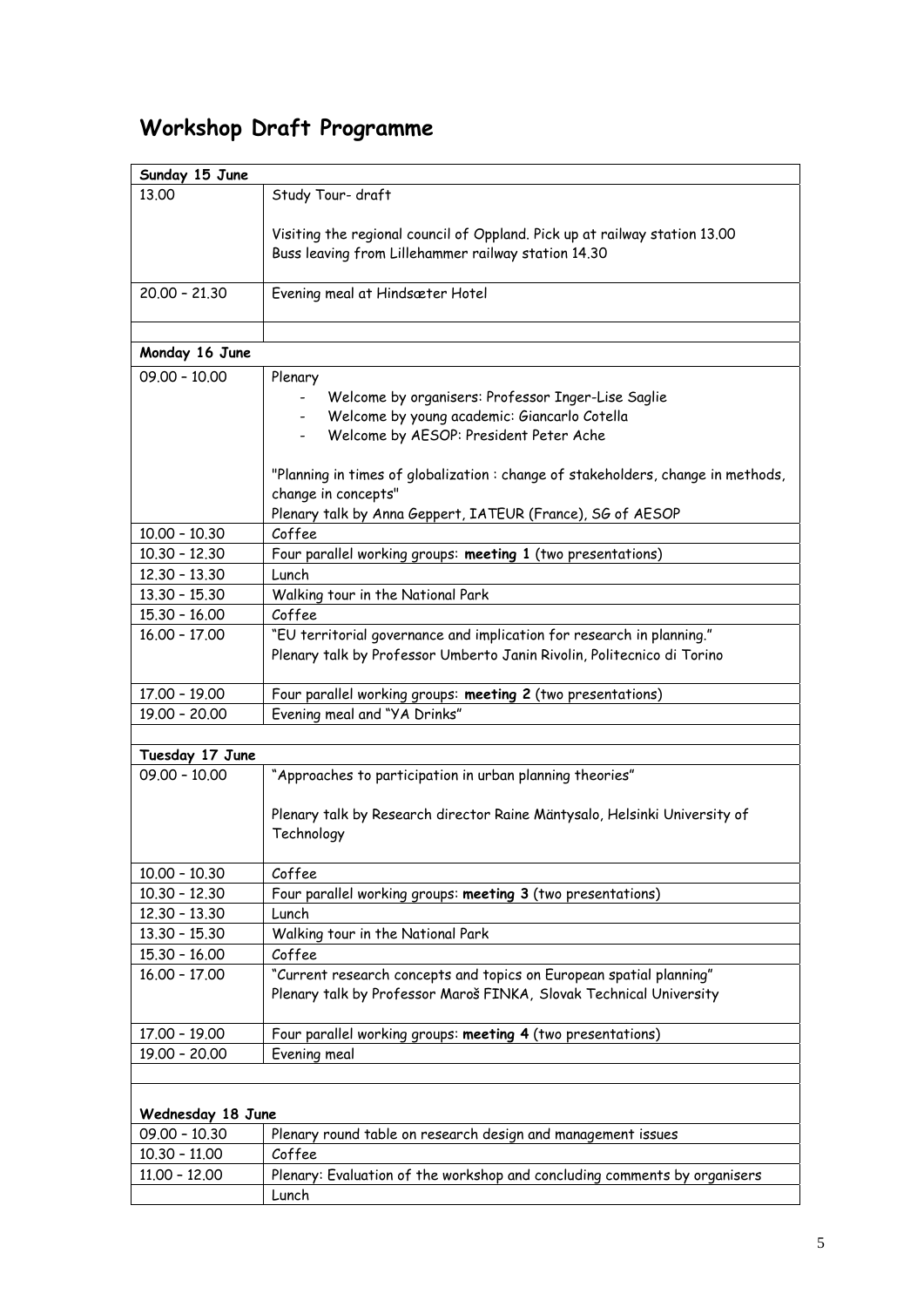### **Plenary speakers and mentors**

**D.Sc (Arch.) Raine Mäntysalo** is research director at Helsinki University of Technology, Centre for Urban and Regional Studies, and docent of planning theory and participatory planning at University of Oulu, Finland. His doctoral thesis 'Land-Use Planning as Inter-Organizational Learning' was published in 2001. As a researcher and research coordinator he has participated in a number of research projects concerning especially rural land use planning and the development of eco-efficient planning tools in growing and declining urban areas. Concerning planning theory, he seeks to bridge the gap between theory and practice by combining dialectically pragmatic and systems theoretical approaches to planning activity. Helsinki University of Technology/Centre for Urban and Regional Studies (YTK), P.O.Box 9300, FIN-02015 TKK. Tel. +358-9-4514089, Fax. +358-9-4514071, email: raine.mantysalo(at)tkk.fi

**Professor Dr. Maros Finka.** Finka is director of the SPECTRA Centre of Excellence EU at the STU Bratislava, professor in spatial planning, vice-rector of the STU, member of German Academy for Spatial Research and Planning, member of several scientific and advisory boards in Europe. His research activities are focused on spatial development trajectories in the context of the development of knowledge based society and European spatial planning. He is author of several monographs dealing with spatial planning terminology, current trends in European spatial development and planning, rehabilitation problems in old industrial cities and regions, competition and collaboration of cities and regions. Slovak Technical University. Nám. Slobody 19, Bratislava, SK-81106. Tel. 00421/7/905 612 465; E-Mail: finka@fa.stuba.sk

**Professor Umberto Janin Rivolin** teaches spatial and urban planning at the Polytechnic of Turin, Italy (www.polito.it). His main research topics are European spatial planning and EU territorial governance. He has been responsible of the Italian national units in the ESPON research projects 2.3.1 "Application and effects of the ESDP in Member States" and 2.3.2 "Governance of territorial and urban policies from EU to local level" (www.espon.eu). He is member of the AESOP's Council of Representatives since 2005. Among his publications area European spatial planning and "Southern Perspectives on European Spatial Planning", plus various articles in scientific journals. E-mail contact: umberto.janin@polito.it.

**Anna Geppert** teaches spatial planning at the Institut d'Aménagement du Territoire et de l'Environnement de l'Université de Reims (IATEUR), France. Her research focuses on planning systems and tools. Her next book, written in collaboration with Emmanuelle Lorenzi, analyses the development of strategic planning, "From plans to projects" (under press at the CERTU, French Ministry of Equipment). At the European scale, Anna Geppert analyses the effects of the last enlargments and the evolution of the cohesion policy of the EU. As member of the Conseil National des Universités (institution which evaluates French academics), Anna Geppert is actively commited to the promotion of clear and transparent standards of academic quality. As Secretary General of AESOP, she acts for the recognition of the planning profession at the European level. E-mail contact:anne.geppert@organge.fr.

**Professor Peter Ache**, Dr. rer. pol., Dipl.-Ing., is since 2006 Professor of European Metropolitan Planning at Helsinki University of Technology (TKK), Centre for Urban and Regional Studies. In this position he is a member of the Network for Urban Studies. Previous positions include head of research and deputy director at IRPUD, Institute of Spatial Planning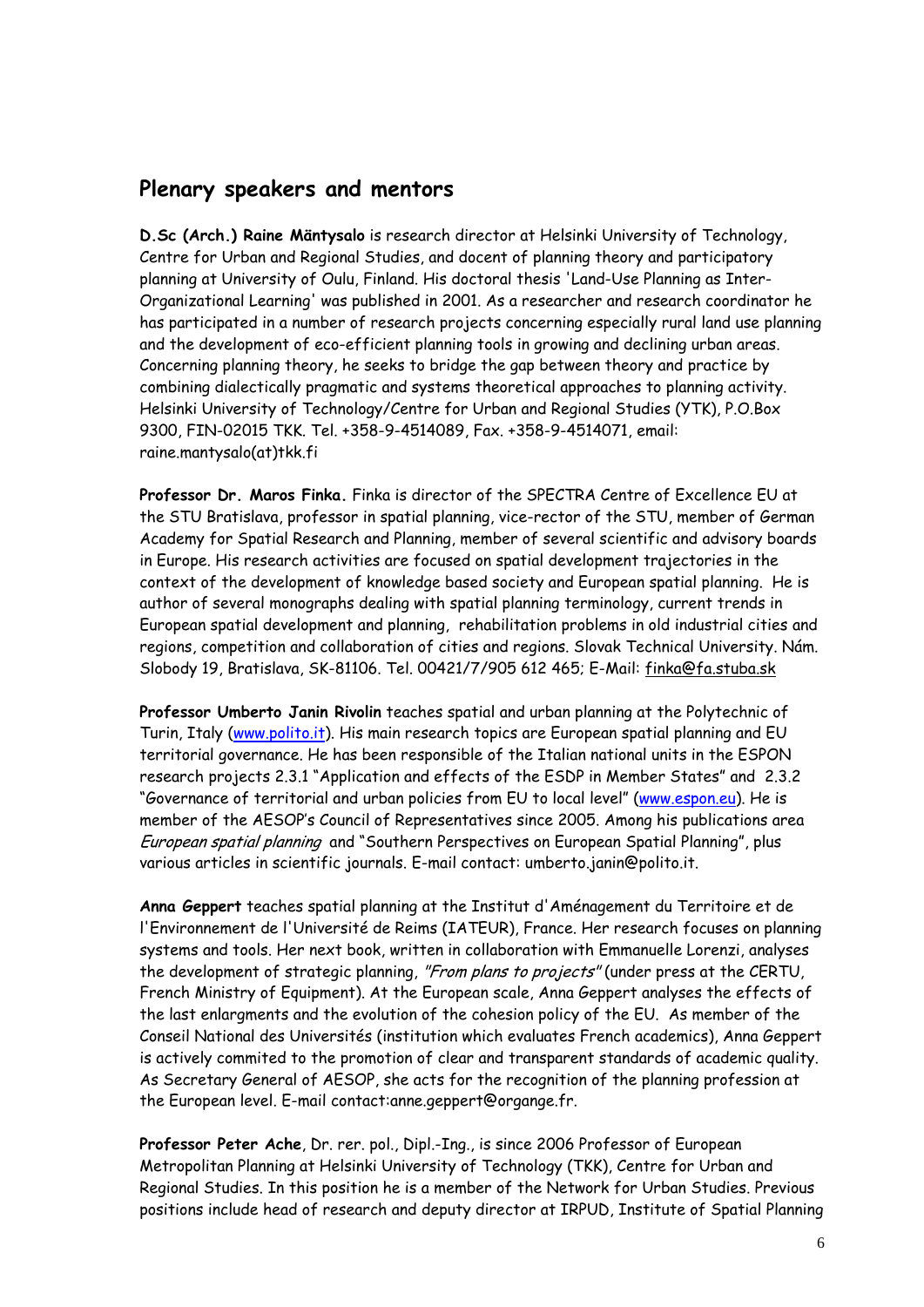at the University of Dortmund, Professor at Technical University Hamburg-Harburg, Lecturer at the University of Strathclyde (Glasgow), Lecturer at Bauhaus-University Weimar (European Module), Lecturer at Dortmund University, Project Manager for a German based consultancy, Researcher at CURDS, Newcastle University u.T. Ache is specialised in comparative regional development research and European planning studies. Recent research interest is focused on multi-level and multi-actor strategies and governance structures in European city regions. Projects related to this cover a COST Action on reconciling competitiveness and social cohesion, ESPON projects on territorial governance,an application of the ESDP with Nordregio, and consultancy work for DG Agri on the employment prospects for rural regions. E-mail contact: peter.ache@tkk.fi.

## **Organising committee:**

**Professor Eva Irene Falleth** – Dep. of Landscape Architecture and Spatial Planning, Norwegian University of Life Science,

**Professor Inger-Lise Saglie** – Dep. of Landscape Architecture and Spatial Planning, Norwegian University of Life Science,

**Professor Sigmund Asmervik** – Dep. of Landscape Architecture and Spatial Planning, Norwegian University of Life Science,

**M.Sc. Giancarlo Cotella**, Dipartimento Interateneo Territorio (DITER), Politecnico di Torino; **Italy** 

## **Travel to/from Hindsæter Hotel**

**You will find a map which locates Oslo Airport, Lillehammer, Otta and Hindsæter here:** 

http://home.broadpark.no/~sveinfh/workshop2008/map.htm